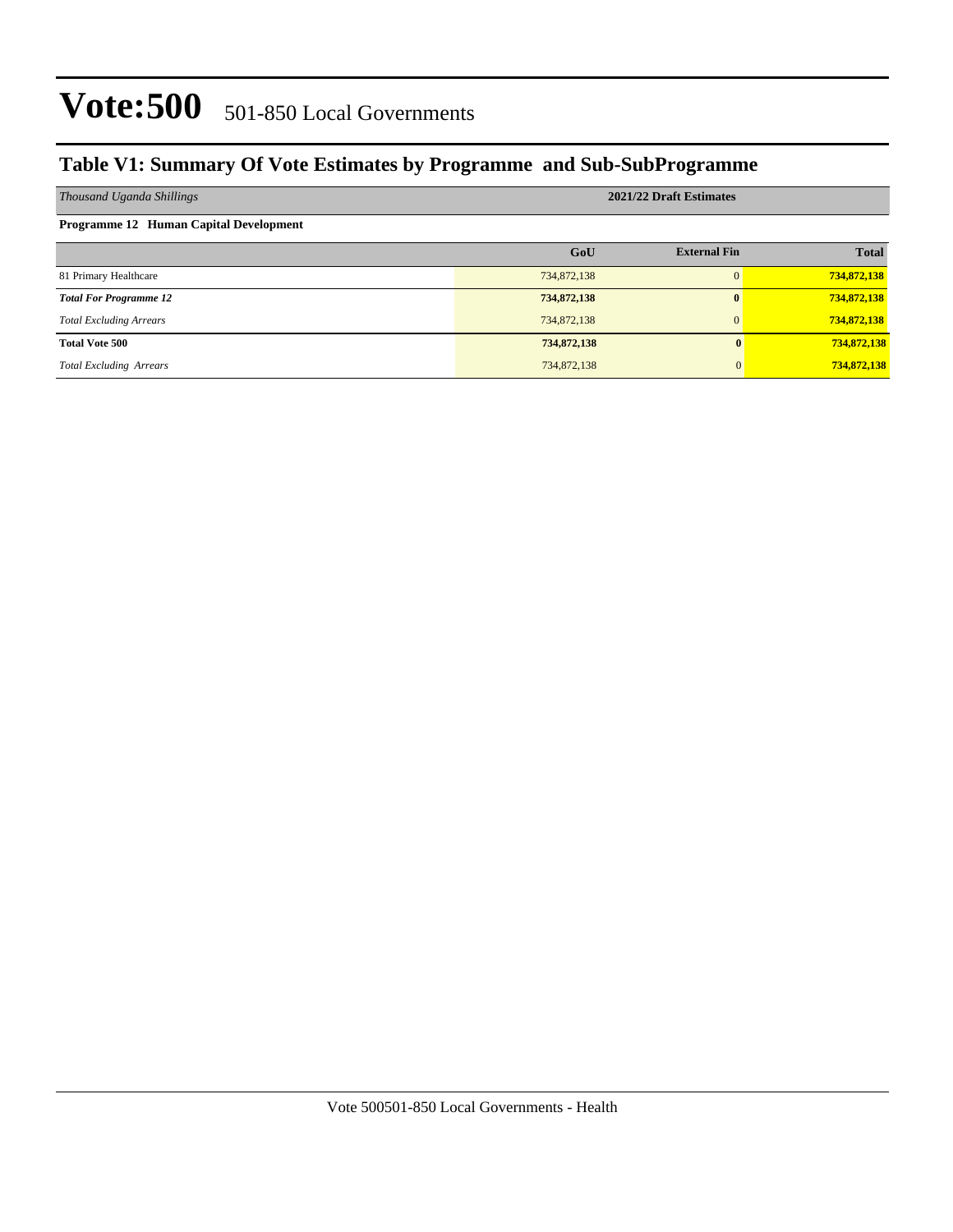#### **Table V2: Summary Of Vote Estimates by Sub-SubProgramme,Department and Project**

| Thousand Uganda Shillings                                                 | 2020/21 Approved Budget |                     |              |              | 2021/22 Draft Estimates       |                     |              |
|---------------------------------------------------------------------------|-------------------------|---------------------|--------------|--------------|-------------------------------|---------------------|--------------|
| <b>Sub-SubProgramme 81 Primary Healthcare</b>                             |                         |                     |              |              |                               |                     |              |
| <b>Recurrent Budget Estimates</b>                                         | <b>Wage</b>             | <b>Non-Wage</b>     | <b>AIA</b>   | <b>Total</b> | Wage                          | <b>Non-Wage</b>     | <b>Total</b> |
| 05 Health                                                                 | 452,154,912             | 85,926,570          | $\mathbf{0}$ | 538,081,482  | 500,134,610                   | 95,926,570          | 596,061,181  |
| <b>Total Recurrent Budget Estimates for Sub-</b><br><b>SubProgramme</b>   | 452,154,912             | 85,926,570          | $\bf{0}$     | 538,081,482  | 500,134,610                   | 95,926,570          | 596,061,181  |
| Development Budget Estimates                                              | <b>GoU Dev't</b>        | <b>External Fin</b> | <b>AIA</b>   | <b>Total</b> | <b>GoU Dev't External Fin</b> |                     | <b>Total</b> |
| <b>1385 HEALTH DEVELOPMENT</b>                                            | 84,510,958              | 2,590,000           | $\mathbf{0}$ | 87,100,958   | 138,810,958                   | $\overline{0}$      | 138,810,958  |
| <b>Total Development Budget Estimates for Sub-</b><br><b>SubProgramme</b> | 84,510,958              | 2,590,000           | $\bf{0}$     | 87,100,958   | 138,810,958                   | $\bf{0}$            | 138,810,958  |
|                                                                           | GoU                     | <b>External Fin</b> | <b>AIA</b>   | <b>Total</b> | GoU                           | <b>External Fin</b> | <b>Total</b> |
| <b>Total For Sub-SubProgramme 81</b>                                      | 622,592,440             | 2,590,000           | $\bf{0}$     | 625,182,440  | 734,872,138                   | $\bf{0}$            | 734,872,138  |
| <b>Total Excluding Arrears</b>                                            | 622,592,440             | 2,590,000           | $\mathbf{0}$ | 625,182,440  | 734,872,138                   | $\overline{0}$      | 734,872,138  |
| <b>Total Vote 500</b>                                                     | 622,592,440             | 2,590,000           | $\bf{0}$     | 625,182,440  | 734,872,138                   | $\bf{0}$            | 734,872,138  |
| <b>Total Excluding Arrears</b>                                            | 622,592,440             | 2,590,000           | $\mathbf{0}$ | 625,182,440  | 734,872,138                   | $\mathbf{0}$        | 734,872,138  |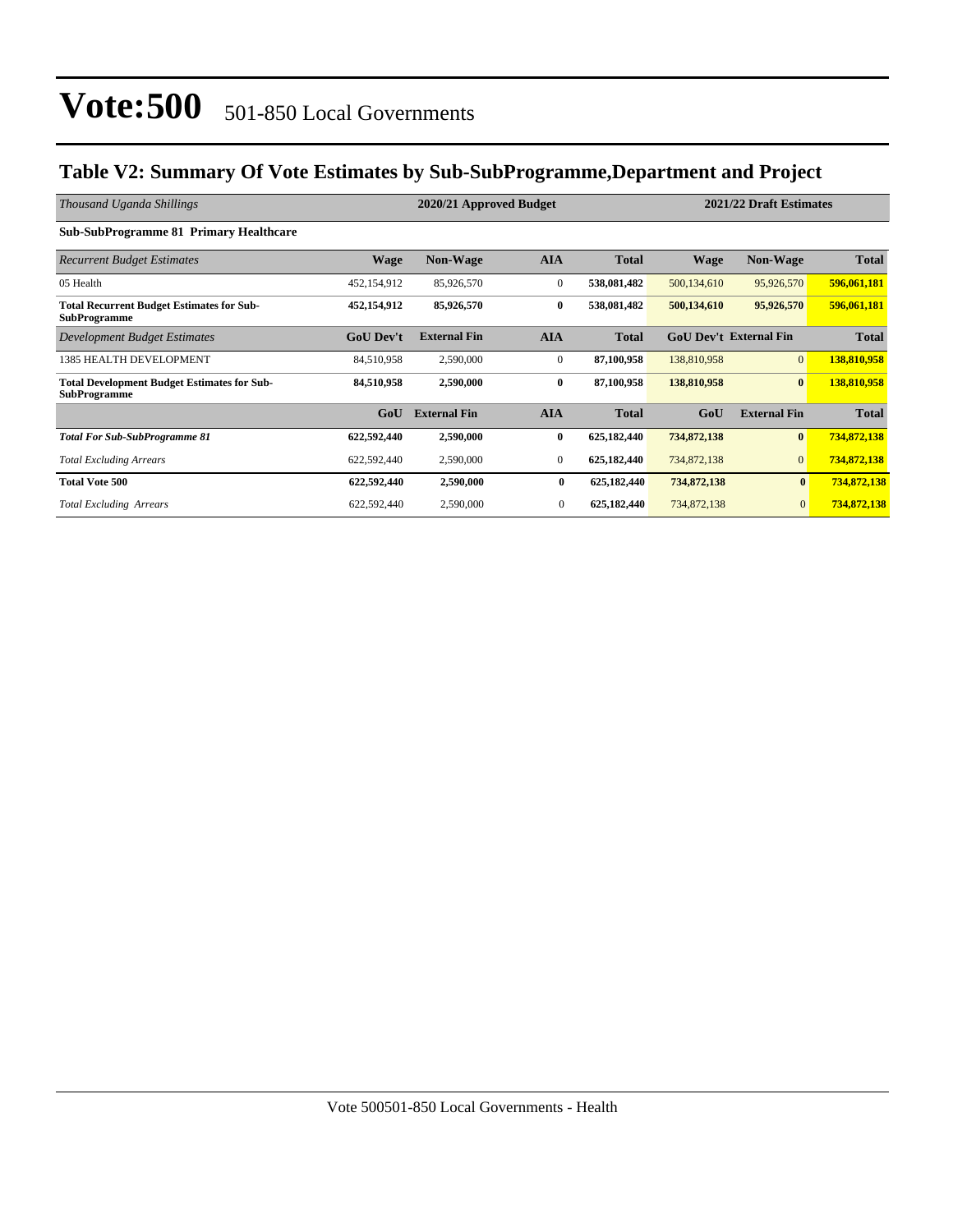### **Table V3: Summary Vote Estimates by Item**

| Thousand Uganda Shillings                              |             | 2020/21 Approved Budget |              | 2021/22 Draft Estimates |              |                |              |
|--------------------------------------------------------|-------------|-------------------------|--------------|-------------------------|--------------|----------------|--------------|
|                                                        | GoU         | External Fin            | <b>AIA</b>   | <b>Total</b>            | GoU          | External Fin   | <b>Total</b> |
| <b>Grants, Transfers and Subsides (Outputs Funded)</b> | 622,592,440 | 2,590,000               | $\mathbf{0}$ | 625,182,440             | 734,872,138  | $\mathbf{0}$   | 734,872,138  |
| 321431 Conditional transfers to PHC - development      | 84,510,958  | $\bf{0}$                | $\bf{0}$     | 84,510,958              | $\mathbf{0}$ | $\mathbf{0}$   | $\mathbf{0}$ |
| 321466 Sector Conditional Grant (Wage)                 | 452,154,912 | $\bf{0}$                | $\bf{0}$     | 452,154,912             | 500,134,610  | $\bf{0}$       | 500,134,610  |
| 321467 Sector Conditional Grant (Non-Wage)             | 85,926,570  | $\bf{0}$                | $\bf{0}$     | 85,926,570              | 95,926,570   | $\bf{0}$       | 95,926,570   |
| 321470 Development Grant                               | $\bf{0}$    | $\bf{0}$                | $\bf{0}$     | $\bf{0}$                | 138,810,958  | $\bf{0}$       | 138,810,958  |
| 321472 Transitional Development Grant                  | $\bf{0}$    | 2,590,000               | $\bf{0}$     | 2,590,000               | $\bf{0}$     | $\mathbf{0}$   | $\mathbf{0}$ |
| <b>Grand Total Vote 500</b>                            | 622,592,440 | 2,590,000               | $\bf{0}$     | 625,182,440             | 734,872,138  | $\bf{0}$       | 734,872,138  |
| <b>Total Excluding Arrears</b>                         | 622,592,440 | 2,590,000               | $\mathbf{0}$ | 625,182,440             | 734,872,138  | $\overline{0}$ | 734,872,138  |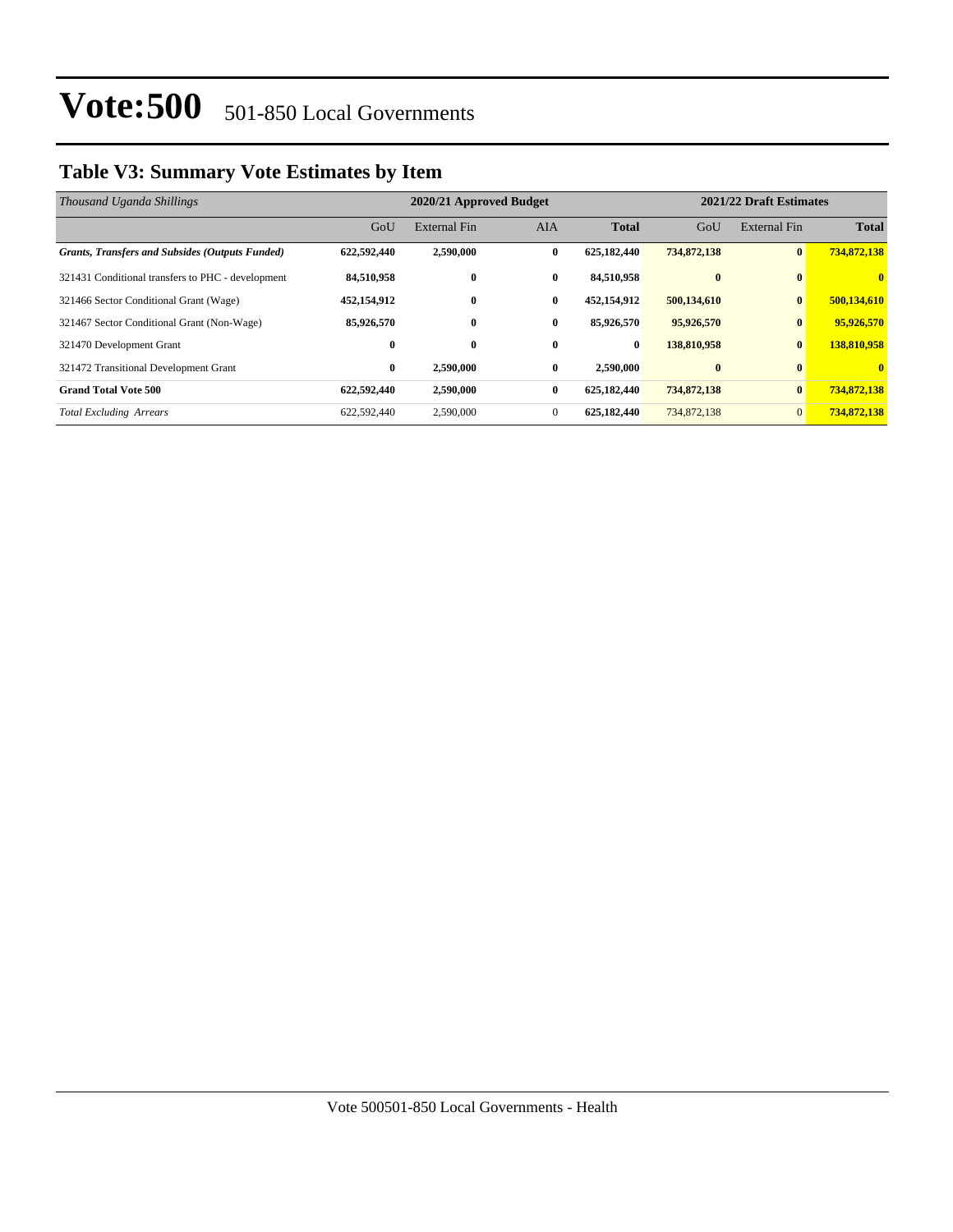#### **Table V4: Detailed Estimates by Sub-SubProgramme, Department,Project and Output and Item**

#### *Sub-SubProgrammme 81 Primary Healthcare*

*Recurrent Budget Estimates* **Department 05 Health**

| Department oc means                        |                         |              |                |                         |                       |                       |                |
|--------------------------------------------|-------------------------|--------------|----------------|-------------------------|-----------------------|-----------------------|----------------|
| Thousand Uganda Shillings                  | 2020/21 Approved Budget |              |                | 2021/22 Draft Estimates |                       |                       |                |
| <b>Outputs Funded</b>                      | Wage                    | Non Wage     | <b>AIA</b>     | <b>Total</b>            | Wage                  | Non Wage              | <b>Total</b>   |
| <b>Budget Output 088151 Transfer to LG</b> |                         |              |                |                         |                       |                       |                |
| 321466 Sector Conditional Grant (Wage)     | 452,154,912             | $\mathbf{0}$ | $\overline{0}$ | 452,154,912             | 500,134,610           | $\vert 0 \vert$       | 500,134,610    |
| o/w Sector Conditional Grant (Wage)        | $\theta$                | $\theta$     | 0              | $\bf{0}$                | 500,134,610           | $\boldsymbol{\theta}$ | 500,134,610    |
| o/w sector conditional grant (wage)        | 452,154,912             | $\theta$     | 0              | 452,154,912             | $\theta$              | $\theta$              | $\mathbf{0}$   |
| 321467 Sector Conditional Grant (Non-Wage) | $\mathbf{0}$            | 85,926,570   | $\overline{0}$ | 85,926,570              | $\mathbf{0}$          | 95,926,570            | 95,926,570     |
| o/w Sector Conditional Grant (Non-Wage)    | 0                       | $\theta$     | 0              | $\bf{0}$                | $\theta$              | 95,926,570            | 95,926,570     |
| o/w Sector Conditional Grant (Non-Wage)    | 0                       | 85,926,570   | 0              | 85,926,570              | $\boldsymbol{\theta}$ | $\boldsymbol{\theta}$ | $\overline{0}$ |
| <b>Total Cost of Budget Output 51</b>      | 452,154,912             | 85,926,570   | 0              | 538,081,482             | 500,134,610           | 95,926,570            | 596,061,181    |
| <b>Total Cost Of Outputs Funded</b>        | 452,154,912             | 85,926,570   | $\bf{0}$       | 538,081,482             | 500,134,610           | 95,926,570            | 596,061,181    |
| <b>Total Cost for Department 05</b>        | 452,154,912             | 85,926,570   | $\bf{0}$       | 538,081,482             | 500,134,610           | 95,926,570            | 596,061,181    |
| <b>Total Excluding Arrears</b>             | 452,154,912             | 85,926,570   | $\mathbf{0}$   | 538,081,482             | 500,134,610           | 95,926,570            | 596,061,181    |
| <b>Development Budget Estimates</b>        |                         |              |                |                         |                       |                       |                |

#### **Project 1385 HEALTH DEVELOPMENT**

| Thousand Uganda Shillings                         | 2020/21 Approved Budget       |                     |                |              | 2021/22 Draft Estimates       |                       |                         |
|---------------------------------------------------|-------------------------------|---------------------|----------------|--------------|-------------------------------|-----------------------|-------------------------|
| <b>Outputs Funded</b>                             | <b>GoU Dev't External Fin</b> |                     | <b>AIA</b>     | <b>Total</b> | <b>GoU Dev't External Fin</b> |                       | <b>Total</b>            |
| <b>Budget Output 088151 Transfer to LG</b>        |                               |                     |                |              |                               |                       |                         |
| 321431 Conditional transfers to PHC - development | 84,510,958                    | $\mathbf{0}$        | $\overline{0}$ | 84,510,958   | $\mathbf{0}$                  | $\mathbf{0}$          | $\mathbf{0}$            |
| o/w conditional transfer s                        | 84,510,958                    | 0                   | $\theta$       | 84,510,958   | $\theta$                      | $\theta$              | $\overline{\mathbf{0}}$ |
| 321470 Development Grant                          | $\mathbf{0}$                  | $\overline{0}$      | $\mathbf{0}$   | $\bf{0}$     | 138,810,958                   | $\mathbf{0}$          | 138,810,958             |
| o/w Development Grant                             | 0                             | $\theta$            | $\theta$       | $\bf{0}$     | 138,810,958                   | $\theta$              | 138,810,958             |
| 321472 Transitional Development Grant             | $\mathbf{0}$                  | 2,590,000           | $\Omega$       | 2,590,000    | $\mathbf{0}$                  | $\mathbf{0}$          | $\mathbf{0}$            |
| o/w Transitional Development Grant                | 0                             | 2,590,000           | 0              | 2,590,000    | $\boldsymbol{\theta}$         | $\theta$              | $\overline{\mathbf{0}}$ |
| <b>Total Cost Of Budget Output 088151</b>         | 84,510,958                    | 2,590,000           | 0              | 87,100,958   | 138,810,958                   | $\boldsymbol{\theta}$ | 138,810,958             |
| <b>Total Cost for Outputs Funded</b>              | 84,510,958                    | 2,590,000           | $\overline{0}$ | 87,100,958   | 138,810,958                   | $\overline{0}$        | 138,810,958             |
| <b>Total Cost for Project: 1385</b>               | 84,510,958                    | 2,590,000           | $\overline{0}$ | 87,100,958   | 138,810,958                   | $\mathbf{0}$          | 138,810,958             |
| <b>Total Excluding Arrears</b>                    | 84,510,958                    | 2,590,000           | $\overline{0}$ | 87,100,958   | 138,810,958                   | $\overline{0}$        | 138,810,958             |
|                                                   | GoU                           | <b>External Fin</b> | <b>AIA</b>     | <b>Total</b> | GoU                           | <b>External Fin</b>   | <b>Total</b>            |
| <b>Total Cost for Sub-SubProgramme 81</b>         | 622,592,440                   | 2,590,000           | 0              | 625,182,440  | 734,872,138                   | $\bf{0}$              | 734,872,138             |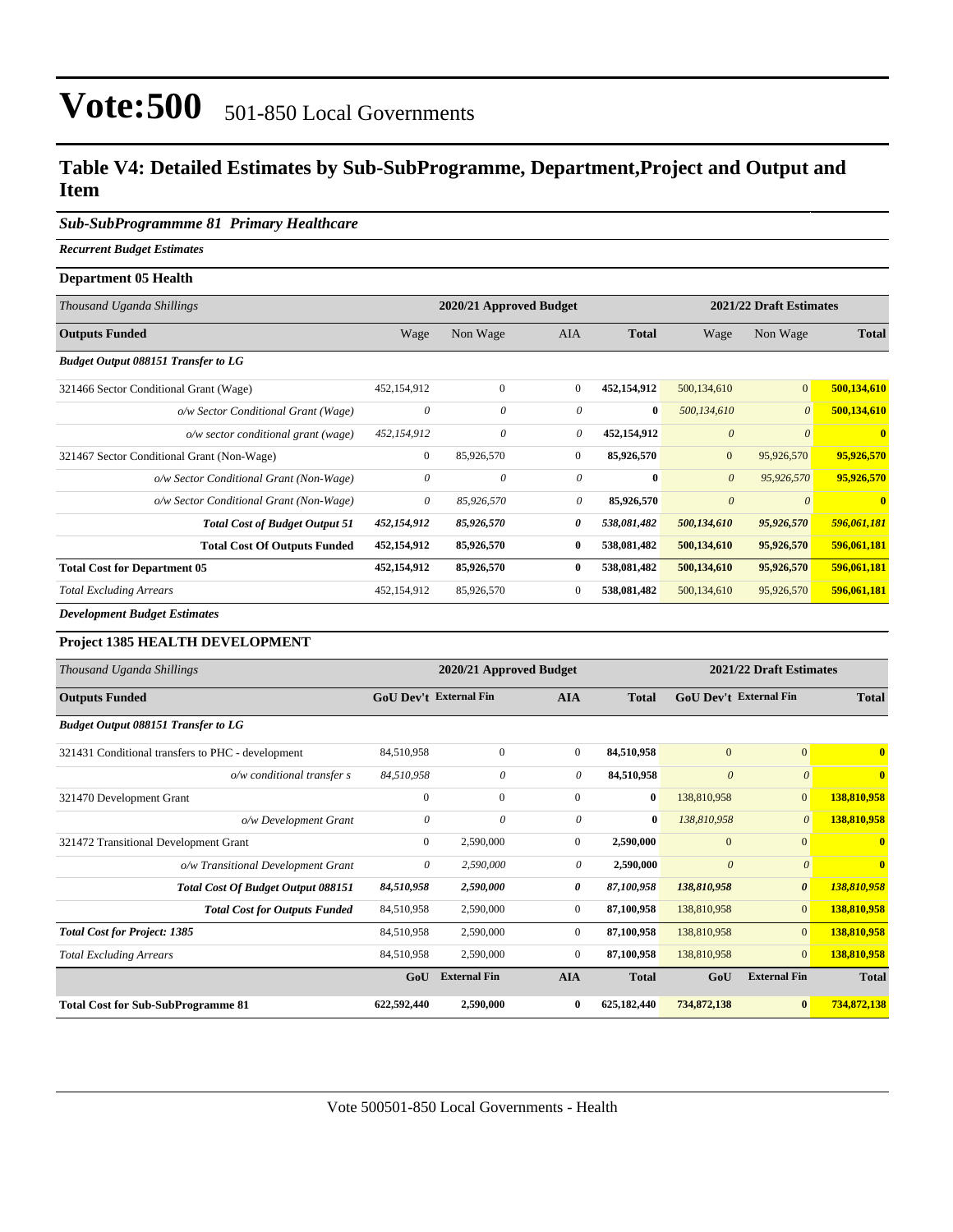| <b>Total Excluding Arrears</b>  | 622,592,440 | 2,590,000           |     | 625,182,440  | 734,872,138 | $\overline{0}$       | 734,872,138  |
|---------------------------------|-------------|---------------------|-----|--------------|-------------|----------------------|--------------|
|                                 | GoU         | <b>External Fin</b> | AIA | <b>Total</b> | GoU         | <b>External Fin.</b> | <b>Total</b> |
| <b>Grand Total for Vote 500</b> | 622,592,440 | 2,590,000           |     | 625,182,440  | 734,872,138 | $\bf{0}$             | 734,872,138  |
| <b>Total Excluding Arrears</b>  | 622,592,440 | 2,590,000           |     | 625,182,440  | 734,872,138 | $\Omega$             | 734,872,138  |